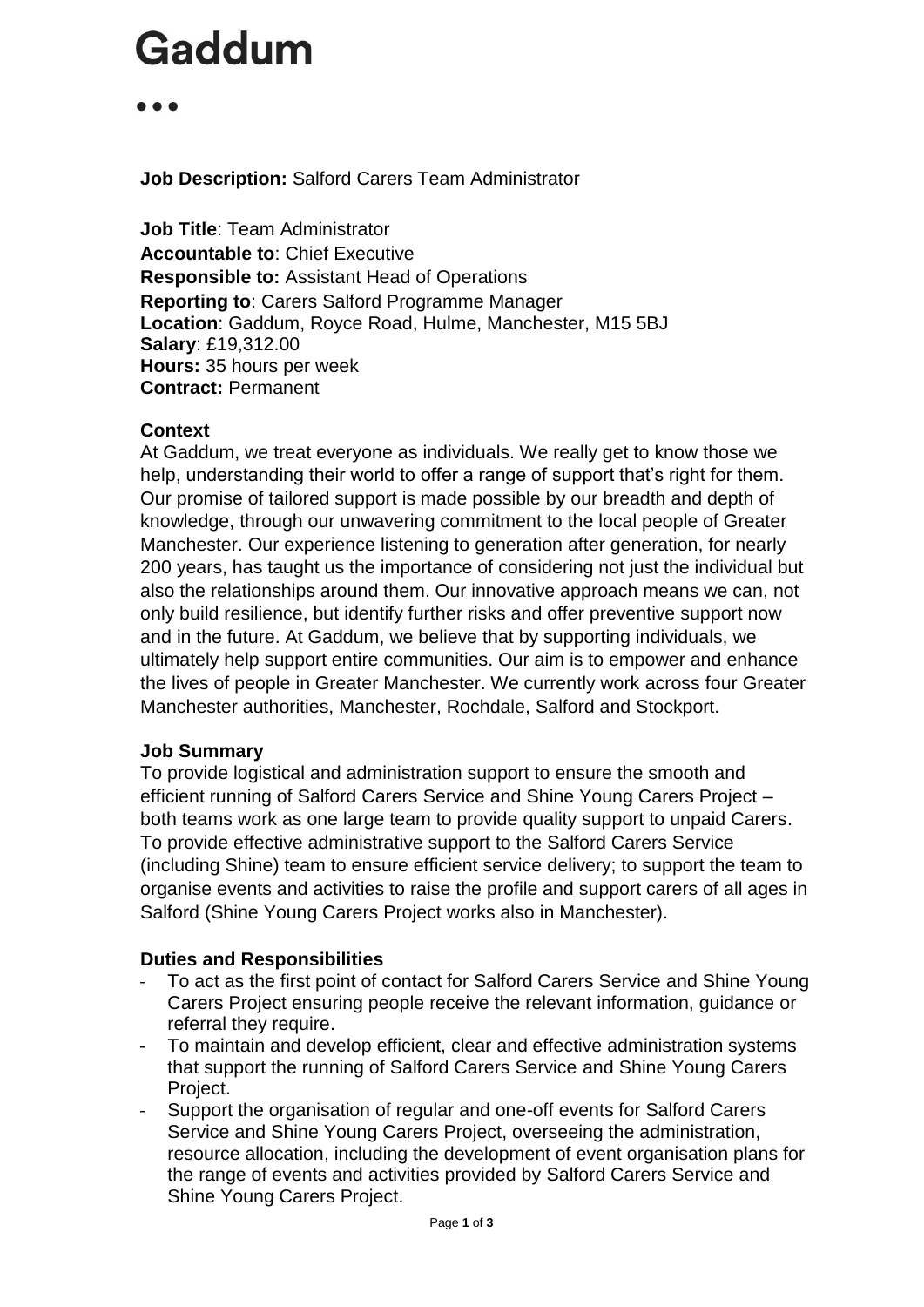- Develop systems to enable monitoring and evaluation activities are effective and timely.
- Develop a range of resources that enables clear marketing and promotion of Salford Carers Service and Shine Young Carers Project across Salford and a range of mediums.
- Arrange and administer internal meetings including room bookings and minute taking.
- Coordinate the room booking process for the meeting rooms at the Gaddum office.
- To implement and maintain office administration systems including: post, phones, stationery ordering and processing of any invoices etc.
- To support with the organising of maintenance work and coordination of resources/supplies needed for the office.
- To coordinate the referrals ensuring they are recorded onto the database and passed to the appropriate Team Coordinator.

### **Contract Monitoring**

- To support the team and the Carers Salford Programme Manager to ensure timely collation of monitoring reports and support the Head of Carers Services to produce accurate and informative reports to funders etc.
- Support the team to ensure accurate recording of data including the correct data supplied by referrers.

### **Development and Marketing**

- Develop effective marketing materials to promote Salford Carers Service and Shine Young Carers Project including the monitoring and administration of social media channels.
- Oversee the production of the Salford Carers Service and Shine Young Carers Project newsletter, ensuring high quality and informative content which reaches a wide range of professionals and carers alike.

### **Administrative Support**

- Provide general office and administrative support to Salford Carers Service and Shine Young Carers Project.
- To work as part of the Salford Carers Service and Shine Young Carers Project team ensuring that the office is covered as required for service delivery.
- To support induction for new staff, trainees or volunteers.
- Provide clerical support for events, meetings and activities.
- To ensure compliance of basic HR & Health & Safety requirements e.g. supervision, appraisals, maintenance of professional body membership, insurance, fire drills etc.
- To help coordinate DBS checks for Salford Carers Service and Shine Young Carers Project liaising with HR at Gaddum.
- Develop and implement systems to aid Salford Carers Service and Shine Young Carers Project staff to ensure the service is operating as efficiently as possible.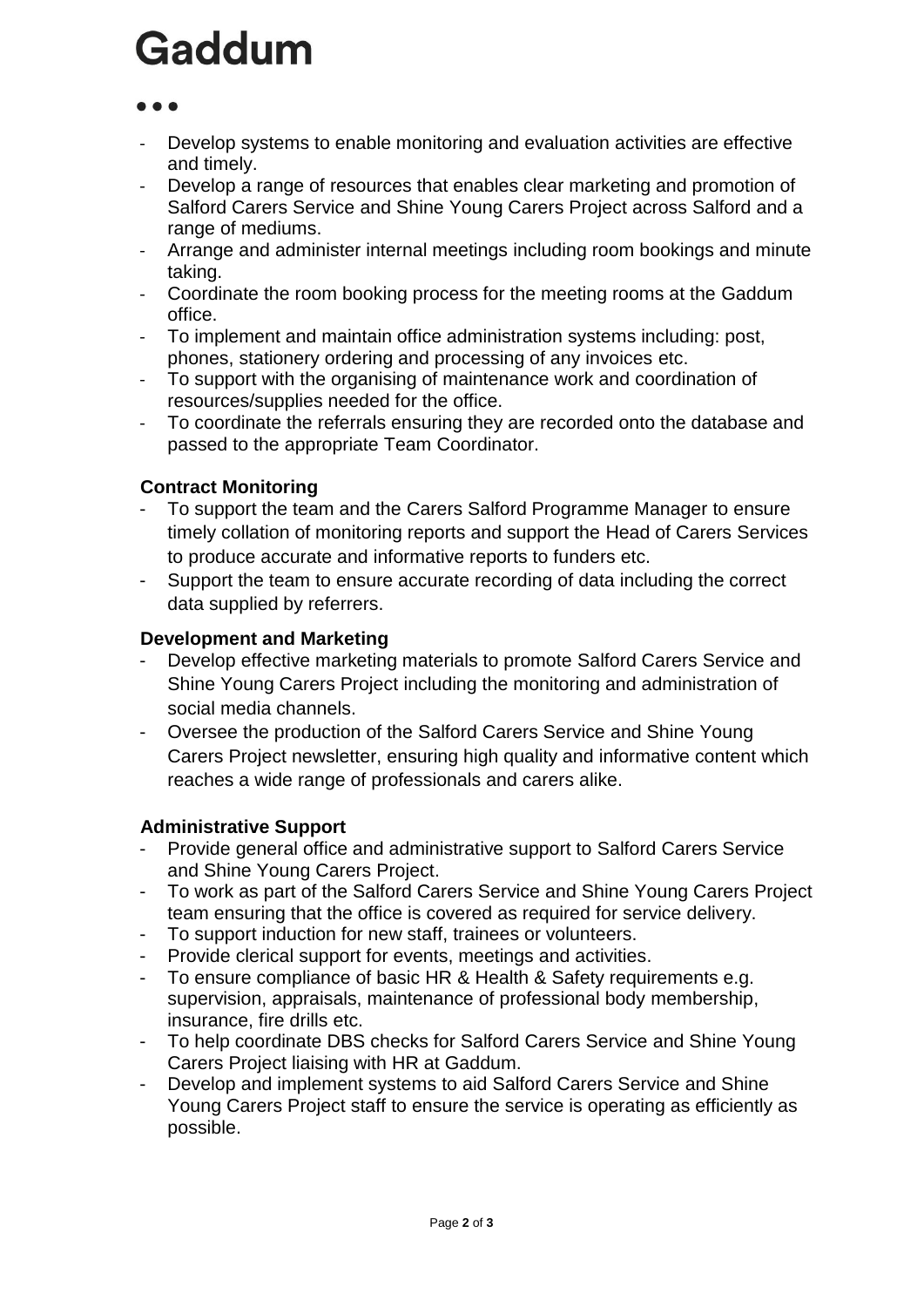#### **Events & Activities**

- Develop event organisation plans for the range of events and activities delivered by Salford Carers Service and Shine Young Carers Project.
- Support teams to administer delegate and attendee lists.
- Support teams to develop effective event planning for the year with specific support for annual events i.e. Carers Week, Young Carers Action Day & Carers Rights Day.

### **Additional Duties and Responsibilities**

- Promote the work of Gaddum and safeguard its good name and reputation at every opportunity.
- Promote Gaddum events and activities
- To adhere to Gaddum Policies and Procedures.
- To be aware of personal safety and security when carrying out work.
- To promote the work of Salford Carers Service and Shine Young Carers Project.
- Adhere to Gaddum Safeguarding Policy and report any concerns regarding an individual's safety.
- To maintain privacy and confidentiality in line with Gaddum policies and procedures.
- To respond to enquiries and calls coming into the centre in a professional and knowledgeable way.
- All other duties reasonably associated with the role associated with the role.
- Attend events for Salford Carers Service and Shine Young Carers Project as required.

The details contained in this job description, particularly the principal accountabilities reflect the content of the job at the date the job description was prepared. It should be remembered, however, that it is inevitable that over time the nature of individual jobs will change; existing duties may be lost and other duties may be gained without changing the general character of the duties or the level of responsibility entailed. Consequently, this job description may be revised from time to time.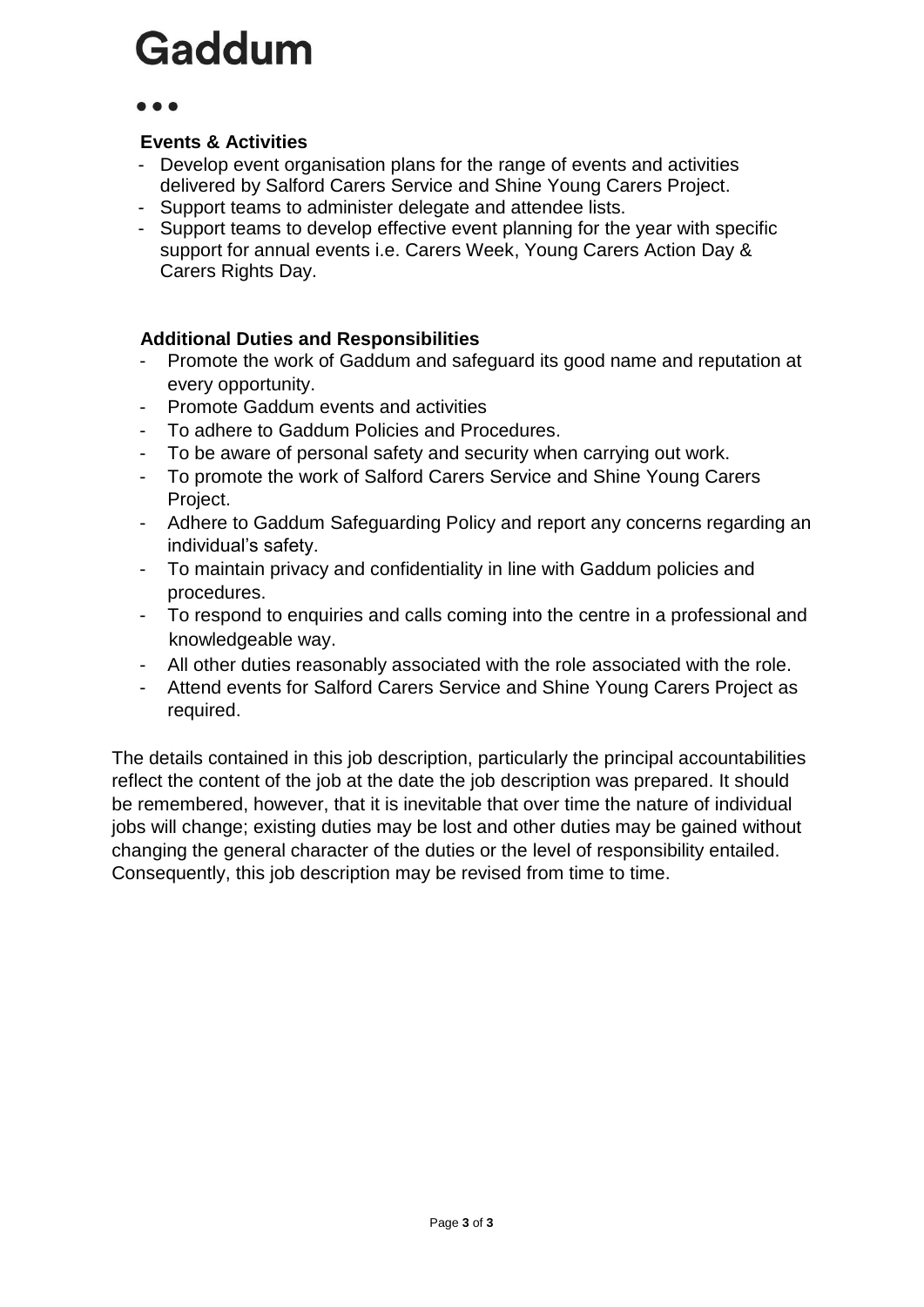#### $\bullet\bullet\bullet$

### **Salford Carers Service Team Administrator – Person Specification**

| <b>Criteria</b>        | <b>Essential</b>                              | <b>Desirable</b>                         | <b>Assessed</b>        |
|------------------------|-----------------------------------------------|------------------------------------------|------------------------|
| <b>Qualifications/</b> | <b>Maths and English</b>                      | <b>Experience of working</b>             | Application/interview/ |
| <b>Experience</b>      | GCSE at grades C or                           | in the third sector.                     | documents              |
|                        | above (or equivalent                          |                                          |                        |
|                        | qualification).                               | Experience of working                    |                        |
|                        |                                               | with unpaid carers.                      |                        |
|                        | Experience of                                 |                                          |                        |
|                        | providing                                     |                                          |                        |
|                        | administrative support                        |                                          |                        |
|                        | including events &                            |                                          |                        |
|                        | activities and                                |                                          |                        |
|                        | undertaking                                   |                                          |                        |
|                        | evaluations.                                  |                                          |                        |
|                        | Experience of                                 |                                          |                        |
|                        | developing and                                |                                          |                        |
|                        | implementing event                            |                                          |                        |
|                        | planning tools as well                        |                                          |                        |
|                        | as wider administrative                       |                                          |                        |
|                        | mechanisms.                                   |                                          |                        |
|                        | Experience of                                 |                                          |                        |
|                        | preparing data for                            |                                          |                        |
|                        | reports.                                      |                                          |                        |
|                        |                                               |                                          |                        |
| <b>Skills and</b>      | High quality ICT skills                       | The ability to build and                 | Application/Interview  |
| <b>Abilities</b>       | and proficiency                               | maintain relationships                   |                        |
|                        | especially in the use of                      | with health                              |                        |
|                        | Microsoft Office.                             | professionals, social                    |                        |
|                        |                                               | workers and the                          |                        |
|                        | Demonstrable                                  | general public.                          |                        |
|                        | experience of using                           |                                          |                        |
|                        | database systems for                          | Have experience of                       |                        |
|                        | record keeping and the<br>management of data. | working within social<br>and health care |                        |
|                        |                                               | services.                                |                        |
|                        | Demonstrable ability to                       |                                          |                        |
|                        | communicate with a                            |                                          |                        |
|                        | wide range of people.                         |                                          |                        |
|                        |                                               |                                          |                        |
|                        |                                               |                                          |                        |
|                        |                                               |                                          |                        |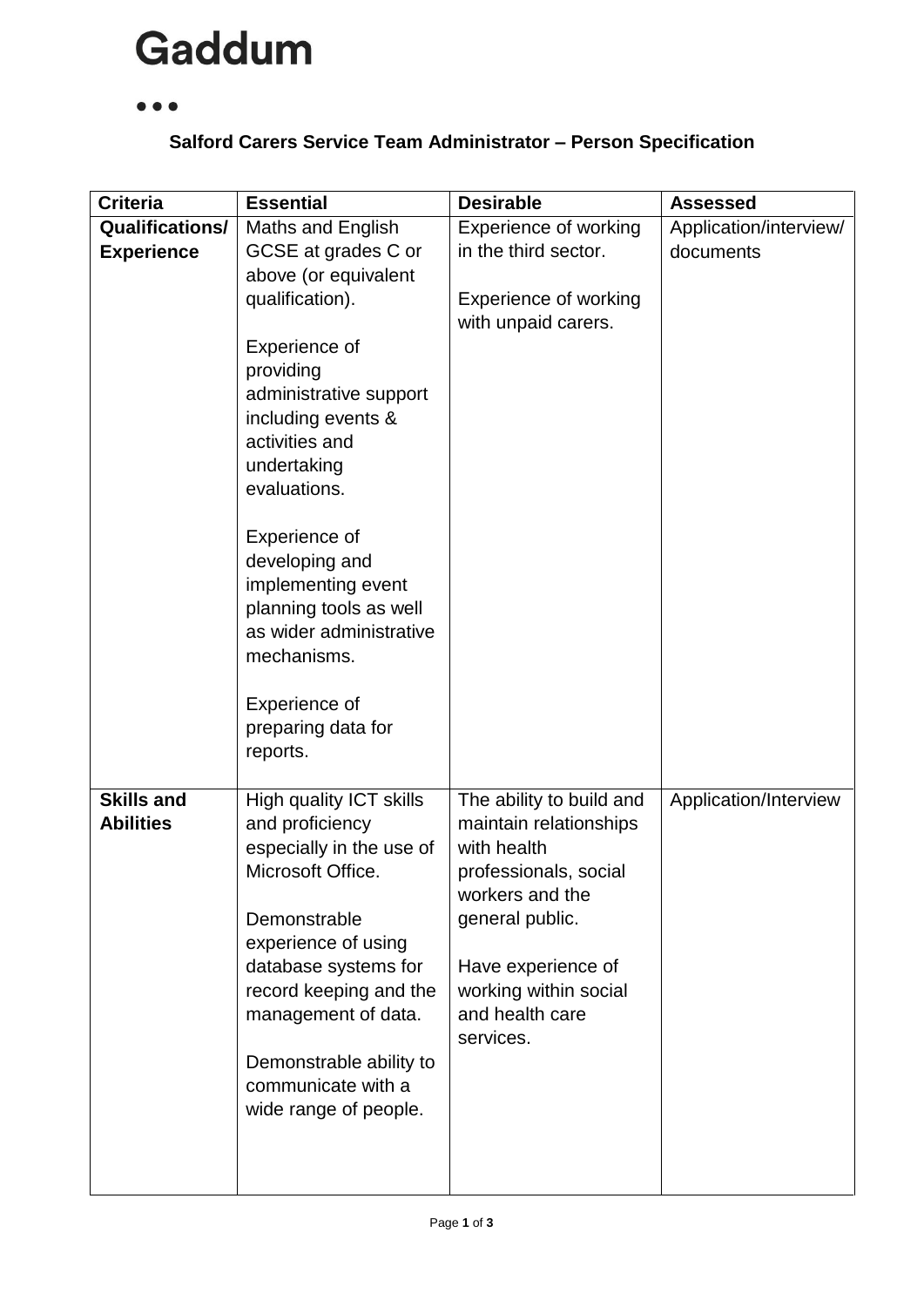$\bullet$   $\bullet$ 

|                  | Excellent verbal and              |                        |                       |
|------------------|-----------------------------------|------------------------|-----------------------|
|                  | written communication             |                        |                       |
|                  | and negotiation skills.           |                        |                       |
|                  |                                   |                        |                       |
|                  | <b>Experience of collating</b>    |                        |                       |
|                  | data and preparing                |                        |                       |
|                  | reports.                          |                        |                       |
|                  |                                   |                        |                       |
|                  | Very well organised,              |                        |                       |
|                  | able to prioritise and            |                        |                       |
|                  | plan own work and                 |                        |                       |
|                  | work to meet                      |                        |                       |
|                  | deadlines.                        |                        |                       |
|                  |                                   |                        |                       |
|                  | <b>Experience of working</b>      |                        |                       |
|                  | effectively and                   |                        |                       |
|                  | independently in a<br>small team. |                        |                       |
|                  |                                   |                        |                       |
|                  |                                   |                        |                       |
|                  | Ability to deal with              |                        |                       |
|                  | external enquiries,               |                        |                       |
|                  | which may at times                |                        |                       |
|                  | maybe of a challenging            |                        |                       |
|                  | or complex nature.                |                        |                       |
| <b>Knowledge</b> | Understanding of, and             | A robust understanding | Application/Interview |
|                  | demonstrable                      | of Safeguarding.       |                       |
|                  | commitment to,                    |                        |                       |
|                  | ensuring equal                    | A good knowledge of    |                       |
|                  | opportunity.                      | agencies,              |                       |
|                  |                                   | organisations and      |                       |
|                  | An understanding of               | professionals within   |                       |
|                  | <b>Equality and Diversity</b>     | Salford                |                       |
|                  | duties in the                     |                        |                       |
|                  | workplace.                        | Knowledge of issues    |                       |
|                  |                                   | facing unpaid carers.  |                       |
|                  | Knowledge of events               |                        |                       |
|                  | administration.                   | Knowledge of structure |                       |
|                  |                                   | of community care,     |                       |
|                  |                                   |                        |                       |
|                  |                                   |                        |                       |
|                  | Able to produce                   | health and voluntary   |                       |
|                  | promotional materials,            | sector.                |                       |
|                  | programmes,                       |                        |                       |
|                  | evaluations using a               | Knowledge of statutory |                       |
|                  | variety of Microsoft<br>packages. | services.              |                       |